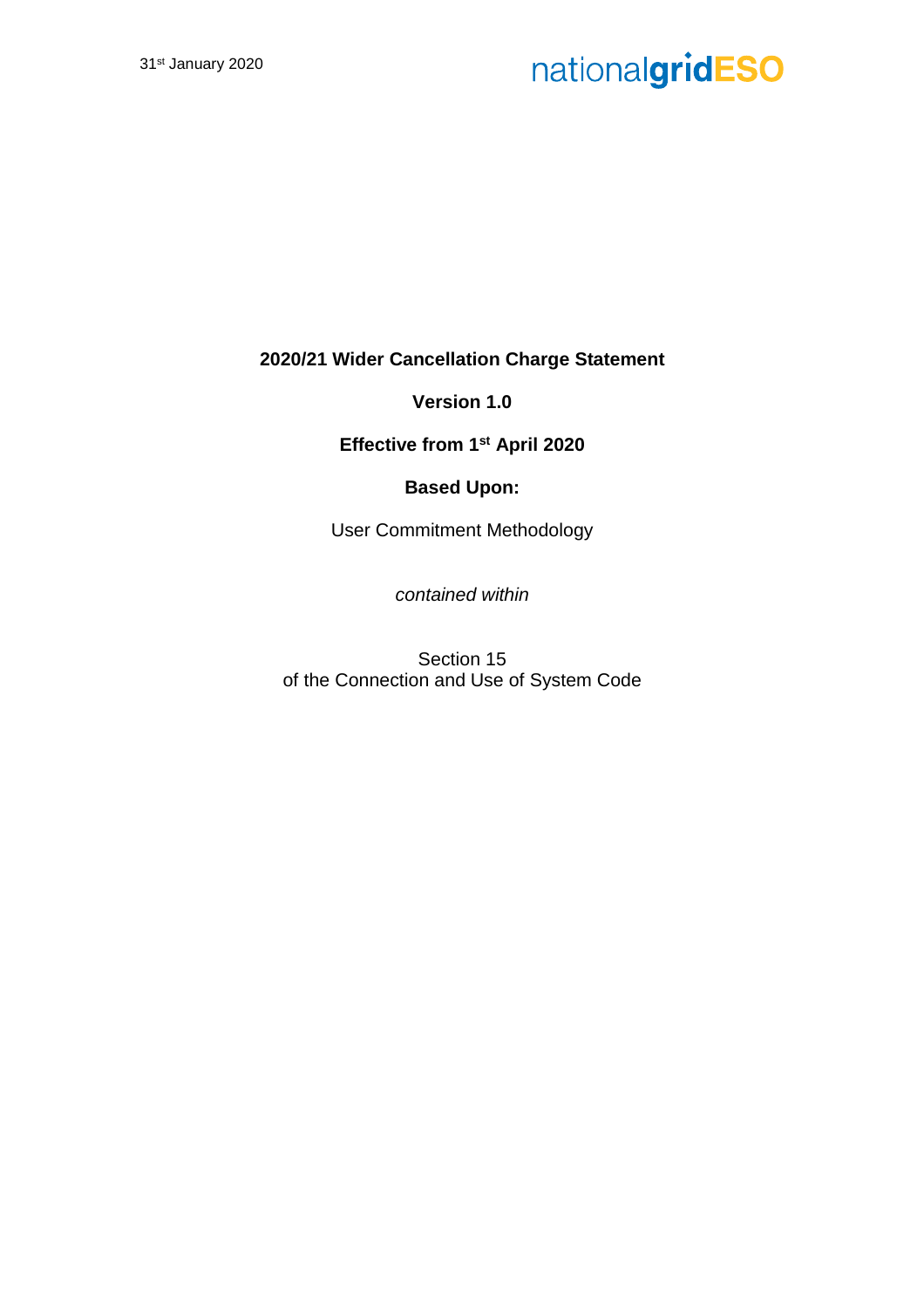#### **1. Wider Cancellation Charge Tariff Statement**

#### **1.1 Introduction**

This document is a statement which contains the 2020/21 tariff for the Wider Cancellation Charge payable by users who wish to terminate agreements and/or reduce Transmission Entry Capacity (TEC) or Developer Capacity.

This document also shows the various parameters and variables used to calculate this tariff as well as a forecast for the period through to financial year 2023/24.

#### **1.2 Background**

Arrangements for generation user commitment have been codified as Section 15 of the Connection and Use of System Code (CUSC) as a result of the CUSC Modification Proposal (CMP) 192. The arrangements have replaced the interim Final Sums methodology and the Interim Generic User Commitment Methodology (IGUCM) for generators.

This became effective from 1<sup>st</sup> April 2013.

For full details of the arrangements please refer to CUSC Section 15. A National Grid CMP192 guidance document is also available at:

https://www.nationalgrid.com/sites/default/files/documents/5638- CMP192%20Updated%20Guidance%20Document.pdf

Following the implementation of CMP222 (User Commitment for Non-Generation Users) on 1st April 2015 there is also a requirement for Interconnectors and Pumped Storage to secure under CUSC Section 15.

In addition, CMP223 (Arrangements for Relevant Distributed Generators under the Enduring Generation User Commitment) was implemented on 1st April 2016. CMP223 requires embedded generation to secure a different percentage to directly connected generation under CUSC Section 15, as detailed within section 5 of this statement.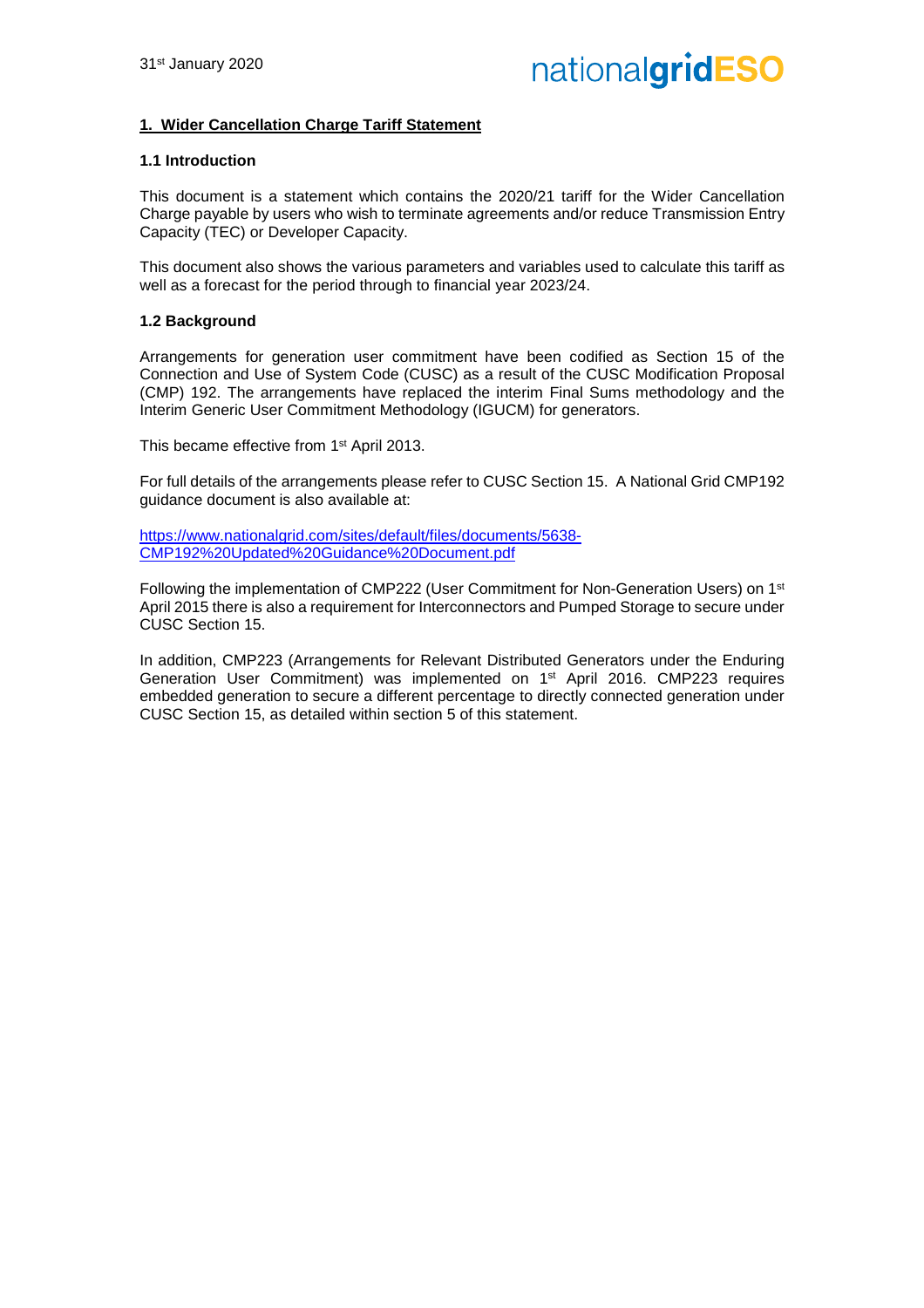#### **1.3 2020/21 Cancellation Charge Tariff Statement**

| Zone           | <b>Tariff</b><br>(£/MW) | Zone           | <b>Tariff</b><br>(£/MW) | Zone           | <b>Tariff</b><br>(£/MW) |
|----------------|-------------------------|----------------|-------------------------|----------------|-------------------------|
| A1             | 6,819.98                | G <sub>6</sub> |                         | N <sub>3</sub> | 2,161.76                |
| A2             |                         | G7             |                         | N <sub>4</sub> | 2,161.76                |
| A <sub>3</sub> | 6,819.98                | H1             |                         | N <sub>5</sub> | 2,161.76                |
| A4             |                         | H <sub>2</sub> |                         | N <sub>6</sub> |                         |
| A <sub>5</sub> |                         | H <sub>6</sub> |                         | N7             |                         |
| A <sub>6</sub> | 6,819.98                | J <sub>1</sub> |                         | N <sub>8</sub> | 2,161.76                |
| A7             | 6,819.98                | J2             | 1,400.06                | P <sub>1</sub> |                         |
| A <sub>8</sub> | 6,819.98                | J3             | 1,400.06                | P <sub>2</sub> |                         |
| A9             | 6,819.98                | J <sub>4</sub> |                         | P <sub>3</sub> | 2,161.76                |
| <b>B1</b>      | 1,925.45                | J <sub>5</sub> | 1,400.06                | P <sub>4</sub> | 2,161.76                |
| <b>B2</b>      | 190.97                  | J6             |                         | P <sub>5</sub> | 2,161.76                |
| B <sub>3</sub> |                         | J7             |                         | P <sub>6</sub> | 2,161.76                |
| <b>B4</b>      |                         | J8             |                         | P7             | 2,161.76                |
| C <sub>1</sub> | 1,734.48                | K <sub>1</sub> | 1,476.55                | P <sub>8</sub> | 2,161.76                |
| C <sub>2</sub> | 1,734.48                | K <sub>2</sub> | 1,476.55                | Q2             | 7,099.49                |
| C <sub>3</sub> | 3,551.91                | K4             | 1,476.55                | Q <sub>4</sub> |                         |
| C <sub>4</sub> | 3,742.88                | K <sub>5</sub> | 1,476.55                | Q <sub>5</sub> |                         |
| C <sub>5</sub> | 1,734.48                | K <sub>6</sub> | 1,476.55                | Q <sub>6</sub> | 7,099.49                |
| C <sub>6</sub> | 1,734.48                | L1             |                         | Q7             | 7,099.49                |
| C7             | 3,742.88                | L2             | 1,476.55                | Q8             | 7,099.49                |
| C <sub>9</sub> | 3,742.88                | L <sub>3</sub> | 1,476.55                | R <sub>4</sub> |                         |
| D <sub>4</sub> |                         | L5             | 1,476.55                | R <sub>5</sub> | 4,756.27                |
| D <sub>5</sub> |                         | L7             | 1,476.55                | R <sub>6</sub> | 4,756.27                |
| D <sub>6</sub> |                         | L <sub>8</sub> |                         | S <sub>5</sub> | 8,783.88                |
| E1             | 6,536.30                | M4             |                         | S <sub>6</sub> | 8,617.66                |
| E <sub>6</sub> |                         | M <sub>5</sub> | 2,161.76                | T1             | 11,957.24               |
| E7             | 6,345.33                | M <sub>6</sub> | 2,161.76                | T <sub>2</sub> | 9,582.77                |
| E8             | 6,536.30                | M7             | 2,161.76                | T <sub>3</sub> | 9,066.21                |
| F <sub>6</sub> | 6,536.30                | M <sub>8</sub> | 2,161.76                | T4             | 9,066.21                |
| G <sub>1</sub> |                         | N <sub>1</sub> | 2,161.76                | T <sub>5</sub> | 14,418.45               |
| G <sub>5</sub> |                         | N <sub>2</sub> | 2,161.76                |                |                         |

| Tariff<br>(£/MW) | Zone           | Tariff<br>(£/MW)      |
|------------------|----------------|-----------------------|
| 6,819.98         | G6             |                       |
|                  | G7             |                       |
| 6,819.98         | H1             |                       |
|                  | H <sub>2</sub> |                       |
|                  | H <sub>6</sub> |                       |
| 6,819.98         | J1             |                       |
| 6,819.98         | J <sub>2</sub> | $\overline{1,}400.06$ |
| 6,819.98         | J3             | 1,400.06              |
| 6,819.98         | J4             |                       |
| 1,925.45         | J <sub>5</sub> | 1,400.06              |
| 190.97           | J6             |                       |
|                  | J7             |                       |
|                  | J8             |                       |
| 1,734.48         | K <sub>1</sub> | 1,476.55              |
| 1,734.48         | K <sub>2</sub> | 1,476.55              |
| 3,551.91         | K4             | 1,476.55              |
| 3,742.88         | K <sub>5</sub> | 1,476.55              |
| 1,734.48         | K <sub>6</sub> | 1,476.55              |
| 1,734.48         | L1             |                       |
| 3,742.88         | L2             | 1,476.55              |
| 3,742.88         | L <sub>3</sub> | 1,476.55              |
|                  | L <sub>5</sub> | 1,476.55              |
|                  | L7             | 1,476.55              |
|                  | L8             |                       |
| 6,536.30         | M <sub>4</sub> |                       |
|                  | M <sub>5</sub> | 2,161.76              |
| 6,345.33         | M <sub>6</sub> | 2,161.76              |
| 6,536.30         | M7             | 2,161.76              |
| 6,536.30         | M8             | 2,161.76              |
|                  | N1             | 2,161.76              |
|                  | N <sub>2</sub> | 2,161.76              |

| <b>Tariff</b><br>(£/MW) | Zone           | <b>Tariff</b><br>(£/MW) |
|-------------------------|----------------|-------------------------|
|                         | N <sub>3</sub> | 2,161.76                |
|                         | N <sub>4</sub> | 2,161.76                |
|                         | N <sub>5</sub> | 2,161.76                |
|                         | N <sub>6</sub> |                         |
|                         | N7             |                         |
|                         | N <sub>8</sub> | 2,161.76                |
| 1,400.06                | P1             |                         |
| 1,400.06                | P <sub>2</sub> |                         |
|                         | P3             | 2,161.76                |
| 1,400.06                | P4             | 2,161.76                |
|                         | P <sub>5</sub> | 2,161.76                |
|                         | P6             | 2,161.76                |
|                         | P7             | 2,161.76                |
| $\overline{1,}476.55$   | P <sub>8</sub> | 2,161.76                |
| 1,476.55                | Q <sub>2</sub> | 7,099.49                |
| 1,476.55                | Q <sub>4</sub> |                         |
| 1,476.55                | Q <sub>5</sub> |                         |
| 1,476.55                | Q6             | 7,099.49                |
|                         | Q7             | 7,099.49                |
| 1,476.55                | Q8             | 7,099.49                |
| 1,476.55                | R <sub>4</sub> |                         |
| 1,476.55                | R5             | 4,756.27                |
| 1,476.55                | R <sub>6</sub> | 4,756.27                |
|                         | S <sub>5</sub> | 8,783.88                |
|                         | S <sub>6</sub> | 8,617.66                |
| 2,161.76                | T1             | 11,957.24               |
| 2,161.76                | T2             | 9,582.77                |
| 2,161.76                | T3             | 9,066.21                |
| 2,161.76                | T4             | 9,066.21                |
| 2,161.76                | T5             | 14,418.45               |

*Table 1.1 – Wider Cancellation Charge Tariff*

Please note that a Wider Cancellation Charge Tariff of £0/MW applies to zones where there is no liable generation e.g. no generation connecting within a particular zone within the next 4 year period.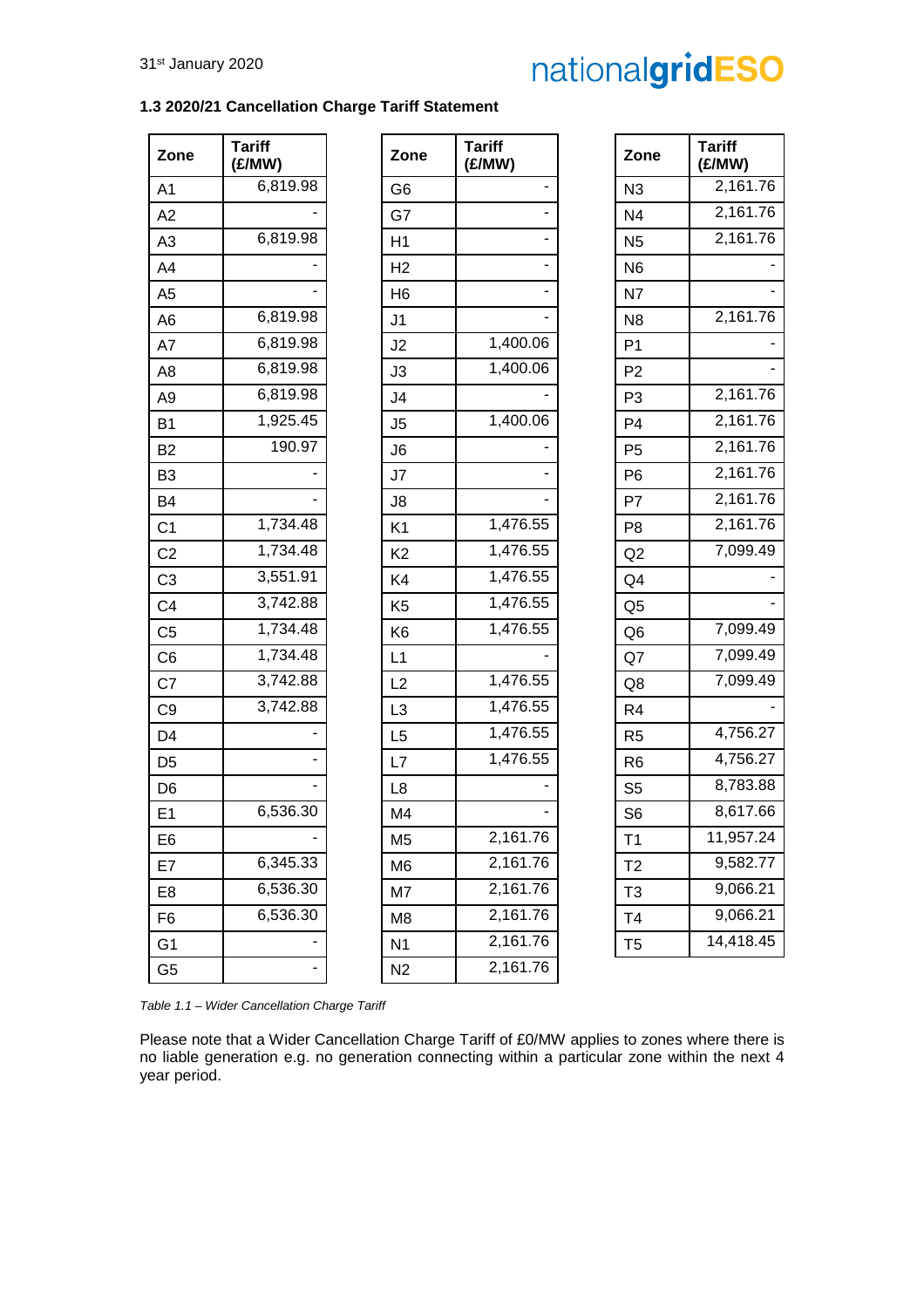

#### **1.4 Closure and TEC Reduction – Connected Generation**

In the event of notification of a reduction in Transmission Entry Capacity (TEC) Connected Generators will be liable for up to two years Wider Cancellation Charge based on notice of reduction or closure. Please note that the tariff is applicable from the date of notice.

| Years notice | % liability of wider cancellation charge |
|--------------|------------------------------------------|
|              | ገ%                                       |
|              | 75%                                      |
|              | 100%                                     |

*Table 1.2 – Notice Periods*

This liability replaces the previous liability which was equal to Transmission Network Use of System (TNUoS) charges at their contracted capacity.

For comparison, the link below shows the forecast future TNUoS tariffs.

https://www.nationalgrideso.com/charging/transmission-network-use-system-tnuos-charges

#### **2. Inputs**

The wider cancellation charge is calculated using each Transmission Owner's (TO) forecast of both load related and non-load related wider capex. The apportionment of wider capex to each zone is based on the following factors.

| <b>Input</b>           | <b>Source/Fixed Factor</b>    | <b>Description</b>                     |
|------------------------|-------------------------------|----------------------------------------|
| User Risk Factor       | 50%                           | The share of the wider risk between    |
|                        |                               | generation and consumers.              |
| Global Asset           | 33%                           | The percentage of the wider            |
| Reuse Factor           |                               | transmission assets which a TO could   |
|                        |                               | potentially reuse on another project.  |
| <b>Boundary levels</b> | As per latest FES             | Depth of each ETYS boundary            |
|                        | Scenarios / ETYS              | multiplied by the increase in required |
|                        |                               | capability on that boundary.           |
| Boundary non-          | As per latest FES             | Ratio between available capacity and   |
| compliance factors     | Scenarios / ETYS              | required capability on each boundary.  |
| Generation base        | <b>TEC and Interconnector</b> | Current and Future Generation by zone. |
|                        | Registers                     |                                        |
| Capex data             | TO forecasts                  | TO forecasts of load related and non-  |
|                        |                               | load related wider capex               |

*Table 2.1 – Calculation Inputs*

Please note that for further information on boundary compliance, future reinforcements, which zones impact on each boundary, capabilities and required transfers please refer to the Electricity Ten Year Statement (ETYS).

Tariffs were calculated according to the methodology in CUSC Section 15 using zones and boundaries from the ETYS.

Network boundaries and zone diagrams are shown in ETYS Appendix A.

You can find the latest Electricity Ten Year Statement by following this link:

https://www.nationalgrideso.com/insights/electricity-ten-year-statement-etys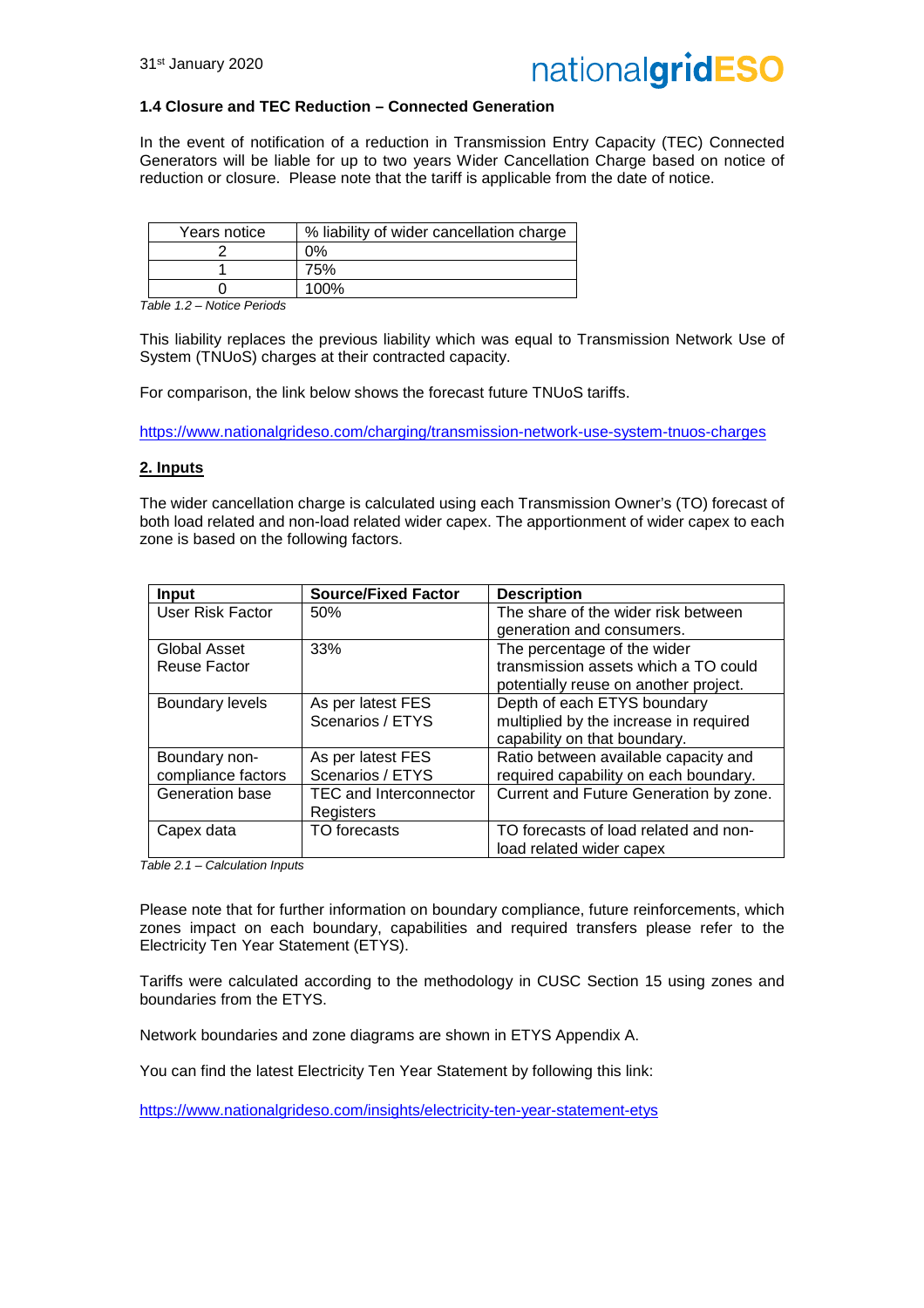#### **3. Calculation Variables 2020/21**

This section shows details of the capital expenditure (capex) figures and boundary data that feed into the calculation of the wider cancellation charge tariff.

#### **3.1 Capex**

Table 3.1 shows the combined load related and non-load related wider capex figures for the three onshore TO's, namely National Grid Electricity Transmission (NGET), Scottish Hydro Electric Transmission (SHE Transmission) and Scottish Power Transmission (SPT), for the 2020/21 period;

|                                 | £m    |
|---------------------------------|-------|
| <b>Wider Load Related Capex</b> | 633   |
| Wider Non-Load Related Capex    | 1 041 |
| $T - L L - T$<br>A F'           |       |

*Table 3.1 – Capex Figures*

#### **3.2 Boundary Data**

Table 3.2 shows by zone the boundary capabilities, required increase in capabilities and compliance factors used to calculate the 2020/21 tariff:

| <b>Boundary</b>  | <b>Current</b><br><b>Capability</b><br>(MW) | Increase in<br><b>Required</b><br><b>Capability</b><br>(MW) | <b>Compliance</b><br><b>Factor</b> |
|------------------|---------------------------------------------|-------------------------------------------------------------|------------------------------------|
| B <sub>0</sub>   | 1,034                                       | 97                                                          | 100%                               |
| <b>B1</b>        | 2,300                                       | 217                                                         | 86%                                |
| B <sub>1</sub> a | 2,300                                       | 217                                                         | 69%                                |
| <b>B2</b>        | 2,700                                       | 486                                                         | 64%                                |
| B4               | 3,180                                       | 805                                                         | 63%                                |
| B <sub>5</sub>   | 3,700                                       | 840                                                         | 74%                                |
| B <sub>6</sub>   | 5,758                                       | 941                                                         | 83%                                |
| B7               | 6,329                                       | 1,778                                                       | 88%                                |
| B7a              | 8,733                                       | 1,740                                                       | 92%                                |
| B <sub>8</sub>   | 10,323                                      | 3,788                                                       | 92%                                |
| B <sub>9</sub>   | 12,500                                      | 4,439                                                       | 100%                               |
| EC <sub>5</sub>  | 3,546                                       | 203                                                         | 100%                               |
| <b>B13</b>       | 2,123                                       | 611                                                         | 93%                                |
| <b>B14</b>       | 11,550                                      | 192                                                         | 100%                               |
| SC <sub>1</sub>  | 4,138                                       | $-1,462$                                                    | 100%                               |
| SC <sub>3</sub>  | 7,600                                       | 2,997                                                       | 100%                               |
| LE <sub>1</sub>  | 6,257                                       | $-2,937$                                                    | 100%                               |

*Table 3.2 – Boundary Data*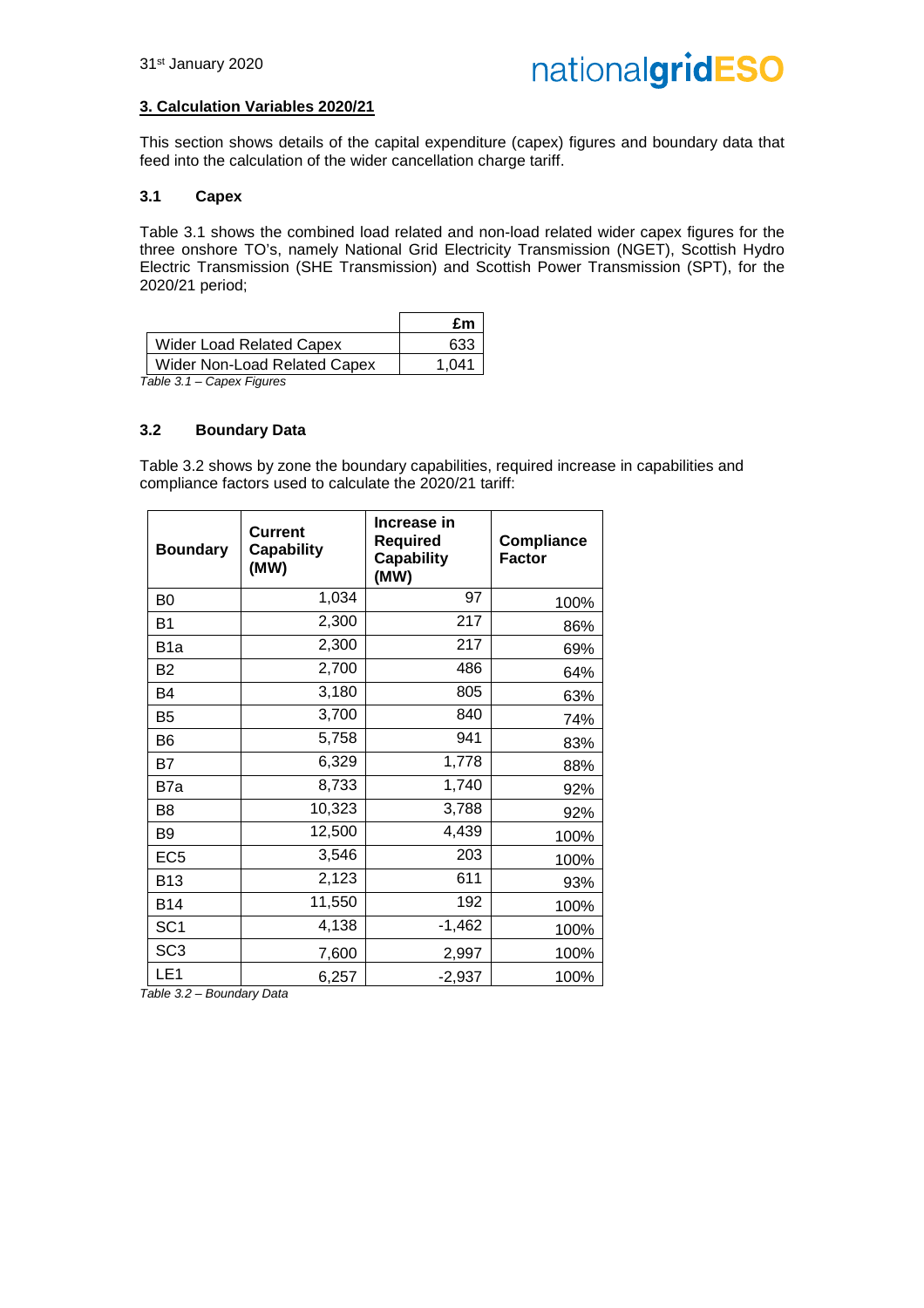#### **4. Forecasts**

#### **4.1 Capex**

Table 4.1 shows the forecast load related and non-load related capex figures for the three financial years beyond 2019/20 shown in section 2 of this document:

|                                 | 21/22<br>£m | 22/23<br>£m | 23/24<br>£m |
|---------------------------------|-------------|-------------|-------------|
| <b>Wider Load Related Capex</b> | 773         | 937         | 57          |
| Wider Non-Load Related Capex    | 1,059       | 1.183       | - 297       |

*Table 4.1 – Forecast Capex*

#### **4.2 Tariffs**

Tables 4.2-4.4 show the forecast of the wider cancellation charge tariff for the three financial years beyond the published statement shown in section 1.3 of this document:

#### **2021/22 Forecast Tariffs**

| Zone           | <b>Tariff</b><br>(£/MW) |
|----------------|-------------------------|
| A <sub>1</sub> | 7206.79                 |
| A2             | 0                       |
| A3             | 7206.79                 |
| A4             | 0                       |
| A <sub>5</sub> | 0                       |
| A6             | 7206.79                 |
| A7             | 7206.79                 |
| A8             | 7206.79                 |
| A <sub>9</sub> | 7206.79                 |
| <b>B1</b>      | 2294.74                 |
| B <sub>2</sub> | 192.09                  |
| B <sub>3</sub> | 0                       |
| B4             | 0                       |
| C <sub>1</sub> | 2102.65                 |
| C <sub>2</sub> | 2102.65                 |
| C <sub>3</sub> | 3896.79                 |
| C4             | 4088.89                 |
| C <sub>5</sub> | 2102.65                 |
| C <sub>6</sub> | 2102.65                 |
| C7             | 4088.89                 |
| C <sub>9</sub> | 4088.89                 |
| D4             | 0                       |
| D <sub>5</sub> | 0                       |
| D6             | 0                       |
| E1             | 4893.90                 |
| E6             | 0                       |
| E7             | 4701.80                 |
| E8             | 4893.90                 |
| F6             | 4893.90                 |
| G1             | 0                       |
| G <sub>5</sub> | O                       |

| Zone           | <b>Tariff</b><br>(E/MW) | Zone           | <b>Tariff</b><br>(E/MW) | Zone           | Tariff (£/MW) |
|----------------|-------------------------|----------------|-------------------------|----------------|---------------|
| A1             | 7206.79                 | G <sub>6</sub> | 0.00                    | N3             | 2004.25       |
| A2             | 0                       | G7             | 0.00                    | N <sub>4</sub> | 2004.25       |
| A3             | 7206.79                 | H1             | 0.00                    | <b>N5</b>      | 2004.25       |
| A4             | $\mathbf 0$             | H <sub>2</sub> | 0.00                    | N <sub>6</sub> | 0.00          |
| A5             | 0                       | H <sub>6</sub> | 0.00                    | N7             | 0.00          |
| A6             | 7206.79                 | J <sub>1</sub> | 0.00                    | N <sub>8</sub> | 2004.25       |
| A7             | 7206.79                 | J2             | 1248.91                 | P <sub>1</sub> | 0.00          |
| A8             | 7206.79                 | J3             | 1248.91                 | P <sub>2</sub> | 0.00          |
| A9             | 7206.79                 | J4             | 0.00                    | P <sub>3</sub> | 2004.25       |
| <b>B1</b>      | 2294.74                 | J5             | 1248.91                 | P <sub>4</sub> | 2004.25       |
| B <sub>2</sub> | 192.09                  | J <sub>6</sub> | 0.00                    | P <sub>5</sub> | 2004.25       |
| B3             | 0                       | J7             | 0.00                    | P <sub>6</sub> | 2004.25       |
| B4             | 0                       | J8             | 0.00                    | P7             | 2004.25       |
| C <sub>1</sub> | 2102.65                 | K <sub>1</sub> | 1387.65                 | P <sub>8</sub> | 2004.25       |
| C <sub>2</sub> | 2102.65                 | K <sub>2</sub> | 1387.65                 | Q2             | 5727.79       |
| C <sub>3</sub> | 3896.79                 | K4             | 1387.65                 | Q4             | 0.00          |
| C4             | 4088.89                 | K <sub>5</sub> | 1387.65                 | Q <sub>5</sub> | 0.00          |
| C5             | 2102.65                 | K <sub>6</sub> | 1387.65                 | Q <sub>6</sub> | 5727.79       |
| C6             | 2102.65                 | L1             | 0.00                    | Q7             | 5727.79       |
| C7             | 4088.89                 | L2             | 1387.65                 | Q8             | 5727.79       |
| C9             | 4088.89                 | L <sub>3</sub> | 1387.65                 | R <sub>4</sub> | 0.00          |
| D4             | 0                       | L <sub>5</sub> | 1387.65                 | R <sub>5</sub> | 3907.51       |
| D <sub>5</sub> | $\Omega$                | L7             | 1387.65                 | R <sub>6</sub> | 3907.51       |
| D6             | $\Omega$                | L <sub>8</sub> | 0.00                    | S <sub>5</sub> | 7637.90       |
| E1             | 4893.90                 | M4             | 0.00                    | S <sub>6</sub> | 7432.10       |
| E6             | 0                       | M <sub>5</sub> | 2004.25                 | T <sub>1</sub> | 11471.97      |
| E7             | 4701.80                 | M <sub>6</sub> | 2004.25                 | T <sub>2</sub> | 8665.67       |
| E8             | 4893.90                 | M7             | 2004.25                 | T <sub>3</sub> | 8000.86       |
| F <sub>6</sub> | 4893.90                 | M <sub>8</sub> | 2004.25                 | T <sub>4</sub> | 8000.86       |
| G1             | 0                       | N <sub>1</sub> | 2004.25                 | T <sub>5</sub> | 14505.15      |
| G5             | 0                       | N <sub>2</sub> | 2004.25                 |                |               |

| <b>Tariff</b><br>(£/MW) | Zone           | Tariff (£/MW) |
|-------------------------|----------------|---------------|
| 0.00                    | N <sub>3</sub> | 2004.25       |
| 0.00                    | N <sub>4</sub> | 2004.25       |
| 0.00                    | N <sub>5</sub> | 2004.25       |
| 0.00                    | N <sub>6</sub> | 0.00          |
| 0.00                    | <b>N7</b>      | 0.00          |
| 0.00                    | N <sub>8</sub> | 2004.25       |
| 1248.91                 | P <sub>1</sub> | 0.00          |
| 1248.91                 | P <sub>2</sub> | 0.00          |
| 0.00                    | P <sub>3</sub> | 2004.25       |
| 1248.91                 | P <sub>4</sub> | 2004.25       |
| 0.00                    | P <sub>5</sub> | 2004.25       |
| 0.00                    | P <sub>6</sub> | 2004.25       |
| 0.00                    | P7             | 2004.25       |
| 1387.65                 | P <sub>8</sub> | 2004.25       |
| 1387.65                 | Q <sub>2</sub> | 5727.79       |
| 1387.65                 | Q4             | 0.00          |
| 1387.65                 | Q5             | 0.00          |
| 1387.65                 | Q <sub>6</sub> | 5727.79       |
| 0.00                    | Q7             | 5727.79       |
| 1387.65                 | Q8             | 5727.79       |
| 1387.65                 | R <sub>4</sub> | 0.00          |
| 1387.65                 | R <sub>5</sub> | 3907.51       |
| 1387.65                 | R <sub>6</sub> | 3907.51       |
| 0.00                    | S <sub>5</sub> | 7637.90       |
| 0.00                    | S <sub>6</sub> | 7432.10       |
| 2004.25                 | T1             | 11471.97      |
| 2004.25                 | T <sub>2</sub> | 8665.67       |
| 2004.25                 | T <sub>3</sub> | 8000.86       |
| 2004.25                 | T4             | 8000.86       |
| 2004.25                 | T <sub>5</sub> | 14505.15      |

*Table 4.2 – 2021/22 Forecast Tariffs*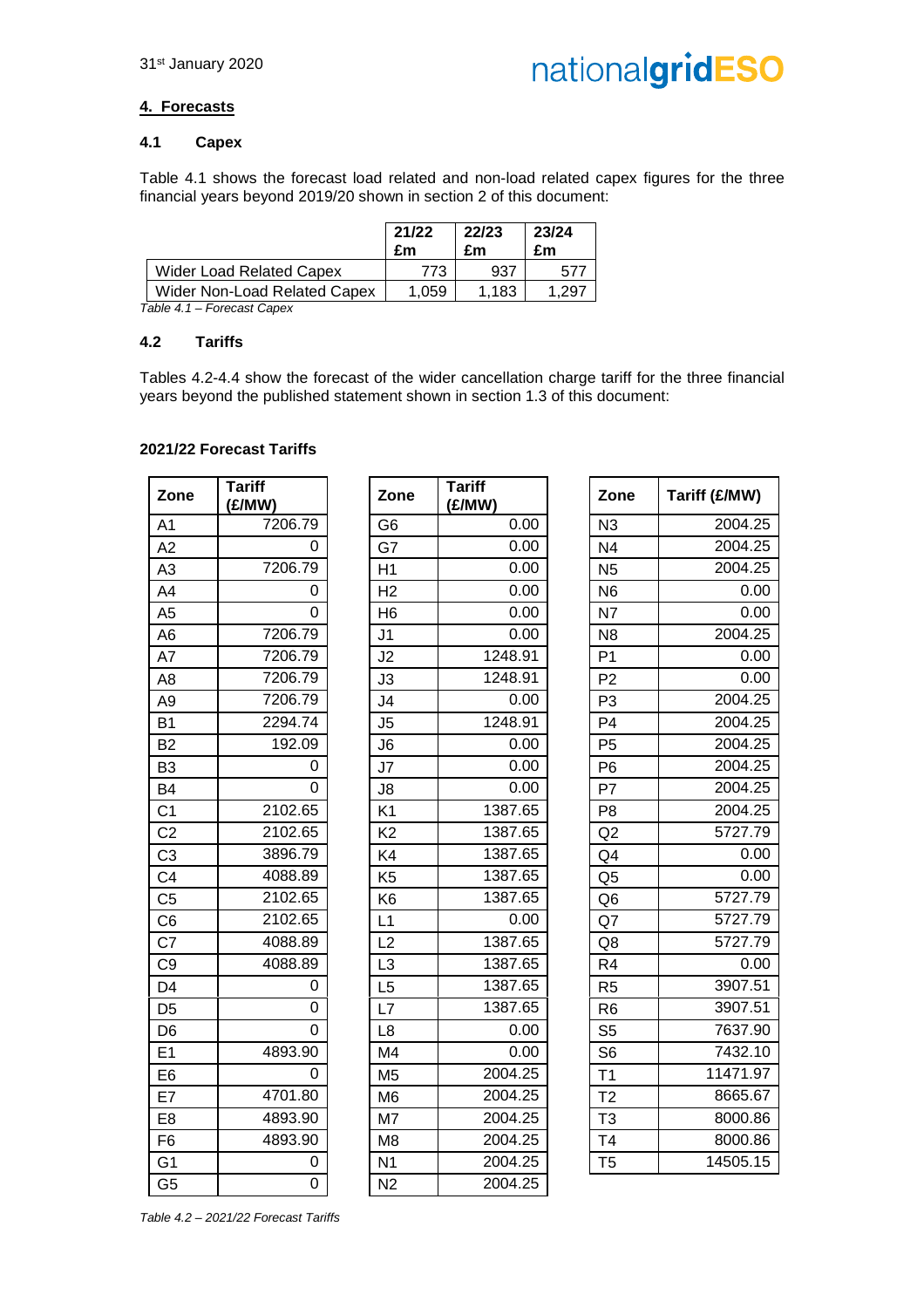#### **2022/23 Forecast Tariffs**

| Zone           | <b>Tariff</b><br>(£/MW) |
|----------------|-------------------------|
| A1             | 7180.43                 |
| A2             | 0.00                    |
| A3             | 7180.43                 |
| A4             | 0.00                    |
| A <sub>5</sub> | 0.00                    |
| A6             | 7180.43                 |
| A7             | 7180.43                 |
| A8             | 7180.43                 |
| A9             | 7180.43                 |
| B1             | 2126.57                 |
| B <sub>2</sub> | 485.79                  |
| B <sub>3</sub> | 0.00                    |
| B4             | 0.00                    |
| C <sub>1</sub> | 1640.78                 |
| C <sub>2</sub> | 1640.78                 |
| C <sub>3</sub> | 3431.93                 |
| C4             | 3917.72                 |
| C5             | 1640.78                 |
| C <sub>6</sub> | 1640.78                 |
| C7             | 3917.72                 |
| C <sub>9</sub> | 3917.72                 |
| D4             | 0.00                    |
| D <sub>5</sub> | 0.00                    |
| D <sub>6</sub> | 0.00                    |
| E <sub>1</sub> | 4527.87                 |
| E6             | 0.00                    |
| E7             | 4042.09                 |
| E8             | 4527.87                 |
| F6             | 4527.87                 |
| G1             | 0.00                    |
| G5             | 0.00                    |

| Zone           | <b>Tariff</b><br>(£/MW) | Zone           | <b>Tariff</b><br>(E/MW) | Zone           | <b>Tariff</b><br>(E/MW) |
|----------------|-------------------------|----------------|-------------------------|----------------|-------------------------|
| A1             | 7180.43                 | G <sub>6</sub> | 0.00                    | N3             | 1925.26                 |
| A2             | 0.00                    | G7             | 0.00                    | N <sub>4</sub> | 1925.26                 |
| A3             | 7180.43                 | H1             | 0.00                    | N <sub>5</sub> | 1925.26                 |
| A4             | 0.00                    | H <sub>2</sub> | 0.00                    | N <sub>6</sub> | 0.00                    |
| A5             | 0.00                    | H <sub>6</sub> | 0.00                    | N7             | 0.00                    |
| A6             | 7180.43                 | J <sub>1</sub> | 0.00                    | N <sub>8</sub> | 1925.26                 |
| A7             | 7180.43                 | J2             | 1392.54                 | P <sub>1</sub> | 0.00                    |
| A8             | 7180.43                 | J3             | 1392.54                 | P <sub>2</sub> | 0.00                    |
| A9             | 7180.43                 | J <sub>4</sub> | 0.00                    | P <sub>3</sub> | 1925.26                 |
| B1             | 2126.57                 | J <sub>5</sub> | 1392.54                 | P <sub>4</sub> | 1925.26                 |
| <b>B2</b>      | 485.79                  | J <sub>6</sub> | 0.00                    | P <sub>5</sub> | 1925.26                 |
| B3             | 0.00                    | J7             | 0.00                    | P <sub>6</sub> | 1925.26                 |
| B4             | 0.00                    | J8             | 0.00                    | P7             | 1925.26                 |
| C1             | 1640.78                 | K <sub>1</sub> | 1391.82                 | P <sub>8</sub> | 1925.26                 |
| C <sub>2</sub> | 1640.78                 | K <sub>2</sub> | 1391.82                 | Q2             | 5837.74                 |
| C <sub>3</sub> | 3431.93                 | K4             | 1391.82                 | Q <sub>4</sub> | 0.00                    |
| C4             | 3917.72                 | K <sub>5</sub> | 1391.82                 | Q <sub>5</sub> | 0.00                    |
| C5             | 1640.78                 | K <sub>6</sub> | 1391.82                 | Q <sub>6</sub> | 5837.74                 |
| C6             | 1640.78                 | L1             | 0.00                    | Q7             | 5837.74                 |
| C7             | 3917.72                 | L2             | 1391.82                 | Q8             | 5837.74                 |
| C9             | 3917.72                 | L <sub>3</sub> | 1391.82                 | R <sub>4</sub> | 0.00                    |
| D4             | 0.00                    | L <sub>5</sub> | 1391.82                 | R <sub>5</sub> | 3997.02                 |
| D5             | 0.00                    | L7             | 1391.82                 | R <sub>6</sub> | 3997.02                 |
| D6             | 0.00                    | L <sub>8</sub> | 0.00                    | S <sub>5</sub> | 7618.75                 |
| E1             | 4527.87                 | M4             | 0.00                    | S <sub>6</sub> | 7429.01                 |
| E6             | 0.00                    | M <sub>5</sub> | 1925.26                 | T <sub>1</sub> | 11383.05                |
| E7             | 4042.09                 | M <sub>6</sub> | 1925.26                 | T <sub>2</sub> | 8594.57                 |
| E8             | 4527.87                 | M7             | 1925.26                 | T3             | 7953.11                 |
| F6             | 4527.87                 | M <sub>8</sub> | 1925.26                 | T <sub>4</sub> | 7953.11                 |
| G1             | $0.00\,$                | N <sub>1</sub> | 1925.26                 | T5             | 14880.42                |
| G5             | 0.00                    | N <sub>2</sub> | 1925.26                 |                |                         |
|                |                         |                |                         |                |                         |

| <b>Tariff</b> |                | Tariff   |
|---------------|----------------|----------|
| (£/MW)        | Zone           | (£/MW)   |
| 0.00          | N <sub>3</sub> | 1925.26  |
| 0.00          | N4             | 1925.26  |
| 0.00          | N <sub>5</sub> | 1925.26  |
| 0.00          | N <sub>6</sub> | 0.00     |
| 0.00          | N7             | 0.00     |
| 0.00          | N8             | 1925.26  |
| 1392.54       | P <sub>1</sub> | 0.00     |
| 1392.54       | P2             | 0.00     |
| 0.00          | P3             | 1925.26  |
| 1392.54       | P4             | 1925.26  |
| 0.00          | P <sub>5</sub> | 1925.26  |
| 0.00          | P <sub>6</sub> | 1925.26  |
| 0.00          | P7             | 1925.26  |
| 1391.82       | P <sub>8</sub> | 1925.26  |
| 1391.82       | Q2             | 5837.74  |
| 1391.82       | Q4             | 0.00     |
| 1391.82       | Q5             | 0.00     |
| 1391.82       | Q6             | 5837.74  |
| 0.00          | Q7             | 5837.74  |
| 1391.82       | Q8             | 5837.74  |
| 1391.82       | R4             | 0.00     |
| 1391.82       | R5             | 3997.02  |
| 1391.82       | R6             | 3997.02  |
| 0.00          | S <sub>5</sub> | 7618.75  |
| 0.00          | S6             | 7429.01  |
| 1925.26       | T1             | 11383.05 |
| 1925.26       | Τ2             | 8594.57  |
| 1925.26       | T3             | 7953.11  |
| 1925.26       | Τ4             | 7953.11  |
| 1925.26       | T5             | 14880.42 |

*Table 4.3 – 2022/23 Forecast Tariffs*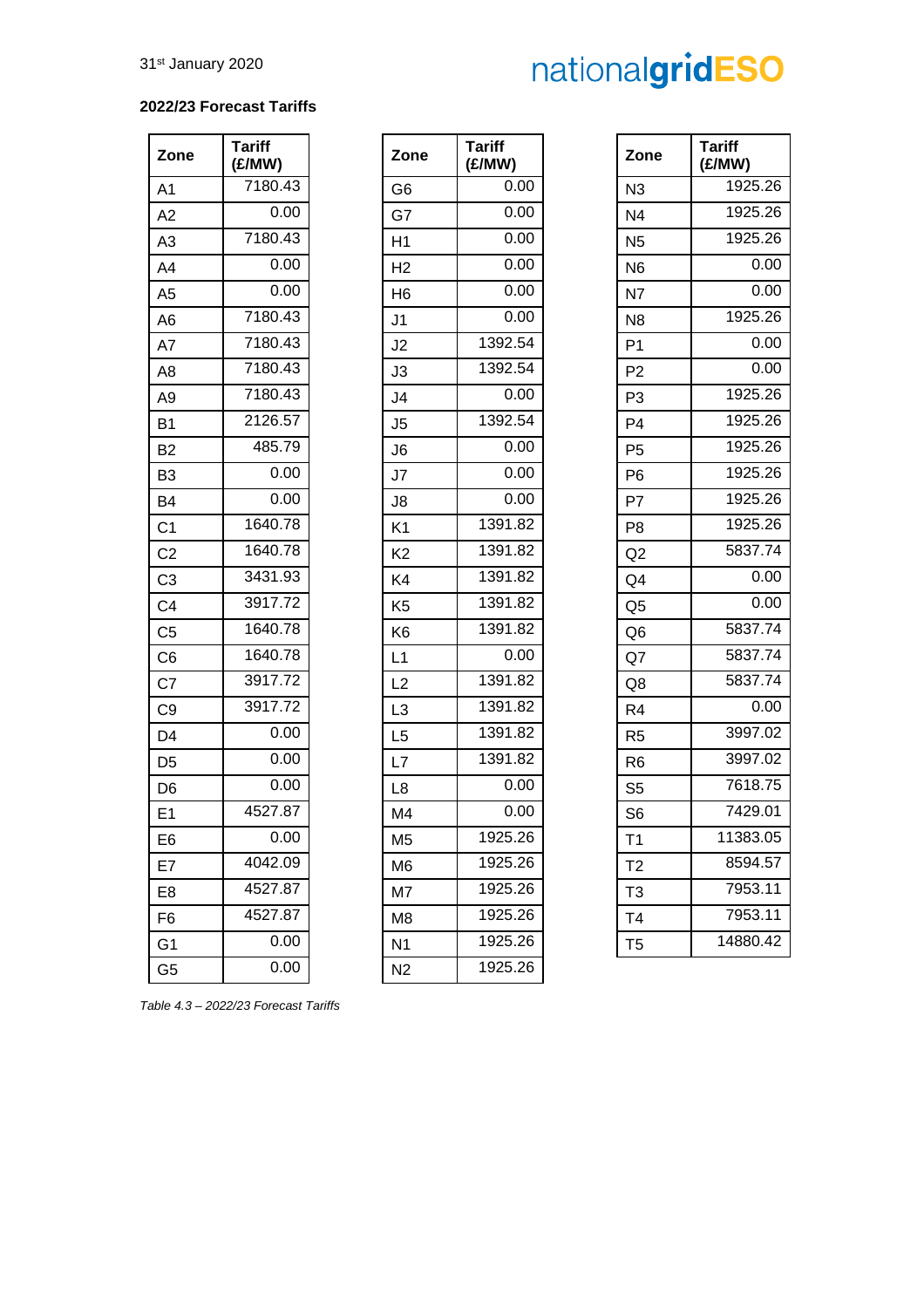#### **2023/24 Forecast Tariffs**

| Zone           | <b>Tariff</b><br>(£/MW) | Zone           | <b>Tariff</b><br>(£/MW) |
|----------------|-------------------------|----------------|-------------------------|
| A <sub>1</sub> | 7109.38                 | G6             | 0.00                    |
| A2             | 0.00                    | G7             | 0.00                    |
| A <sub>3</sub> | 7109.38                 | H1             | 0.00                    |
| A4             | 0.00                    | H <sub>2</sub> | 0.00                    |
| A <sub>5</sub> | 0.00                    | H <sub>6</sub> | 0.00                    |
| A <sub>6</sub> | 7109.38                 | J <sub>1</sub> | 0.00                    |
| A7             | 7109.38                 | J2             | 1081.47                 |
| A <sub>8</sub> | 7109.38                 | J3             | 1081.47                 |
| A <sub>9</sub> | 7109.38                 | J4             | 0.00                    |
| <b>B1</b>      | 1356.17                 | J5             | 1081.47                 |
| B <sub>2</sub> | 322.07                  | J <sub>6</sub> | 0.00                    |
| B <sub>3</sub> | 0.00                    | J7             | 0.00                    |
| <b>B4</b>      | 0.00                    | J8             | 0.00                    |
| C <sub>1</sub> | 1034.10                 | K <sub>1</sub> | 1039.44                 |
| C <sub>2</sub> | 1034.10                 | K <sub>2</sub> | 1039.44                 |
| C <sub>3</sub> | 2998.44                 | K4             | 1039.44                 |
| C <sub>4</sub> | 3320.51                 | K <sub>5</sub> | 1039.44                 |
| C <sub>5</sub> | 1034.10                 | K <sub>6</sub> | 1039.44                 |
| C <sub>6</sub> | 1034.10                 | L1             | 0.00                    |
| C7             | 3320.51                 | L2             | 1039.44                 |
| C <sub>9</sub> | 3320.51                 | L <sub>3</sub> | 1039.44                 |
| D <sub>4</sub> | 0.00                    | L <sub>5</sub> | 1039.44                 |
| D <sub>5</sub> | 0.00                    | L7             | 1039.44                 |
| D <sub>6</sub> | 0.00                    | L <sub>8</sub> | 0.00                    |
| E <sub>1</sub> | 2826.83                 | M4             | 0.00                    |
| E <sub>6</sub> | 0.00                    | M <sub>5</sub> | 1431.35                 |
| E7             | 2504.76                 | M <sub>6</sub> | 1431.35                 |
| E <sub>8</sub> | 2826.83                 | M7             | 1431.35                 |
| F <sub>6</sub> | 2826.83                 | M <sub>8</sub> | 1431.35                 |
| G <sub>1</sub> | 0.00                    | N <sub>1</sub> | 1431.35                 |
| G <sub>5</sub> | 0.00                    | N <sub>2</sub> | 1431.35                 |

| Zone           | <b>Tariff</b><br>(£/MW) | Zone           | <b>Tariff</b><br>(£/MW) | Zone           | <b>Tariff</b><br>(E/MW) |
|----------------|-------------------------|----------------|-------------------------|----------------|-------------------------|
| A1             | 7109.38                 | G <sub>6</sub> | 0.00                    | N3             | 1431.35                 |
| A2             | 0.00                    | G7             | 0.00                    | N <sub>4</sub> | 1431.35                 |
| A3             | 7109.38                 | H1             | 0.00                    | N <sub>5</sub> | 1431.35                 |
| A4             | 0.00                    | H <sub>2</sub> | 0.00                    | N <sub>6</sub> | 0.00                    |
| A5             | 0.00                    | H <sub>6</sub> | 0.00                    | N7             | 0.00                    |
| A6             | 7109.38                 | J <sub>1</sub> | 0.00                    | N <sub>8</sub> | 1431.35                 |
| A7             | 7109.38                 | J2             | 1081.47                 | P <sub>1</sub> | 0.00                    |
| A8             | 7109.38                 | J3             | 1081.47                 | P <sub>2</sub> | 0.00                    |
| А9             | 7109.38                 | J4             | 0.00                    | P <sub>3</sub> | 1431.35                 |
| Β1             | 1356.17                 | J <sub>5</sub> | 1081.47                 | P <sub>4</sub> | 1431.35                 |
| B2             | 322.07                  | J <sub>6</sub> | 0.00                    | P <sub>5</sub> | 1431.35                 |
| B3             | 0.00                    | J7             | 0.00                    | P <sub>6</sub> | 1431.35                 |
| B4             | 0.00                    | J8             | 0.00                    | P7             | 1431.35                 |
| C <sub>1</sub> | 1034.10                 | K <sub>1</sub> | 1039.44                 | P <sub>8</sub> | 1431.35                 |
| C <sub>2</sub> | 1034.10                 | K <sub>2</sub> | 1039.44                 | Q2             | 4730.51                 |
| C3             | 2998.44                 | K4             | 1039.44                 | Q <sub>4</sub> | 0.00                    |
| C4             | 3320.51                 | K <sub>5</sub> | 1039.44                 | Q <sub>5</sub> | 0.00                    |
| C5             | 1034.10                 | K <sub>6</sub> | 1039.44                 | Q <sub>6</sub> | 4730.51                 |
| C6             | 1034.10                 | L1             | 0.00                    | Q7             | 4730.51                 |
| C7             | 3320.51                 | L2             | 1039.44                 | Q8             | 4730.51                 |
| C9             | 3320.51                 | L <sub>3</sub> | 1039.44                 | R <sub>4</sub> | 0.00                    |
| D4             | 0.00                    | L <sub>5</sub> | 1039.44                 | R <sub>5</sub> | 3263.05                 |
| D5             | 0.00                    | L7             | 1039.44                 | R <sub>6</sub> | 3263.05                 |
| D6             | 0.00                    | L <sub>8</sub> | 0.00                    | S <sub>5</sub> | 6057.33                 |
| E1             | 2826.83                 | M <sub>4</sub> | 0.00                    | S <sub>6</sub> | 5922.62                 |
| E6             | 0.00                    | M <sub>5</sub> | 1431.35                 | T <sub>1</sub> | 8965.45                 |
| E7             | 2504.76                 | M <sub>6</sub> | 1431.35                 | T <sub>2</sub> | 6751.33                 |
| E8             | 2826.83                 | M7             | 1431.35                 | T <sub>3</sub> | 6288.67                 |
| F6             | 2826.83                 | M <sub>8</sub> | 1431.35                 | T4             | 6288.67                 |
| G1             | 0.00                    | N <sub>1</sub> | 1431.35                 | T <sub>5</sub> | 11526.29                |
| G5             | 0.00                    | N <sub>2</sub> | 1431.35                 |                |                         |

| <b>Tariff</b><br>(£/MW) | Zone           | Tariff<br>(E/MW) |
|-------------------------|----------------|------------------|
| 0.00                    | N <sub>3</sub> | 1431.35          |
| 0.00                    | N4             | 1431.35          |
| 0.00                    | N <sub>5</sub> | 1431.35          |
| 0.00                    | N <sub>6</sub> | 0.00             |
| 0.00                    | N7             | 0.00             |
| 0.00                    | N <sub>8</sub> | 1431.35          |
| 1081.47                 | P <sub>1</sub> | 0.00             |
| 1081.47                 | P <sub>2</sub> | 0.00             |
| 0.00                    | P <sub>3</sub> | 1431.35          |
| 1081.47                 | P <sub>4</sub> | 1431.35          |
| 0.00                    | P <sub>5</sub> | 1431.35          |
| 0.00                    | P6             | 1431.35          |
| 0.00                    | P7             | 1431.35          |
| 1039.44                 | P8             | 1431.35          |
| 1039.44                 | Q2             | 4730.51          |
| 1039.44                 | Q4             | 0.00             |
| 1039.44                 | Q5             | 0.00             |
| 1039.44                 | Q6             | 4730.51          |
| 0.00                    | Q7             | 4730.51          |
| 1039.44                 | Q8             | 4730.51          |
| 1039.44                 | R <sub>4</sub> | 0.00             |
| 1039.44                 | R <sub>5</sub> | 3263.05          |
| 1039.44                 | R <sub>6</sub> | 3263.05          |
| 0.00                    | S5             | 6057.33          |
| 0.00                    | S <sub>6</sub> | 5922.62          |
| 1431.35                 | T1             | 8965.45          |
| 1431.35                 | T2             | 6751.33          |
| 1431.35                 | T3             | 6288.67          |
| 1431.35                 | Τ4             | 6288.67          |
| 1431.35                 | T <sub>5</sub> | 11526.29         |
|                         |                |                  |

*Table 4.4 – 2023/24 Forecast Tariffs*

*Please note that the forecast figures shown in tables 4.2-4.4 are calculated using the current capability and transfer data as well as the current contracted background and analysed against forecast capex figures from the three onshore TO's. These figures are indicative and therefore subject to change.*